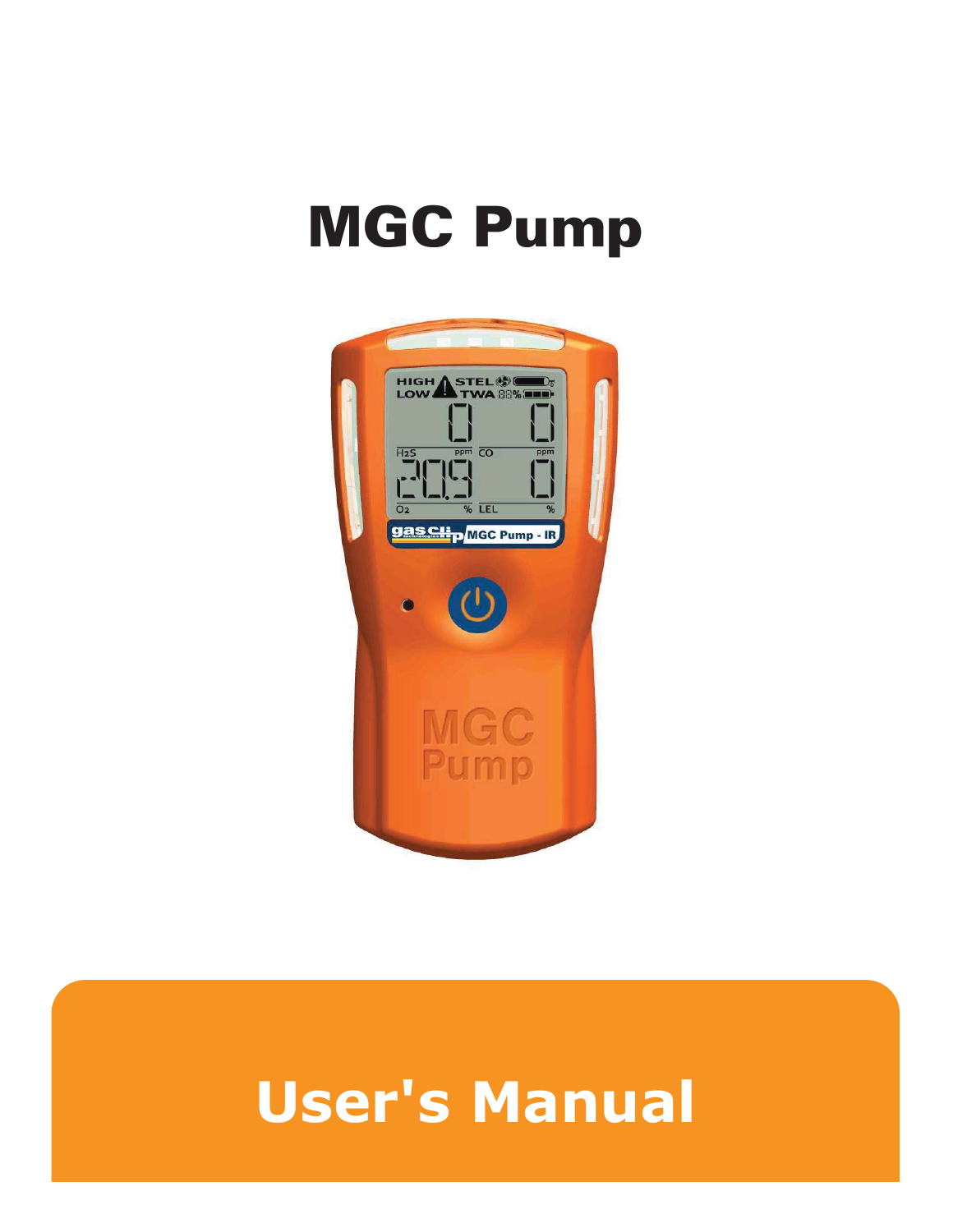

# **MGC Pump User's Manual**

# **Contents**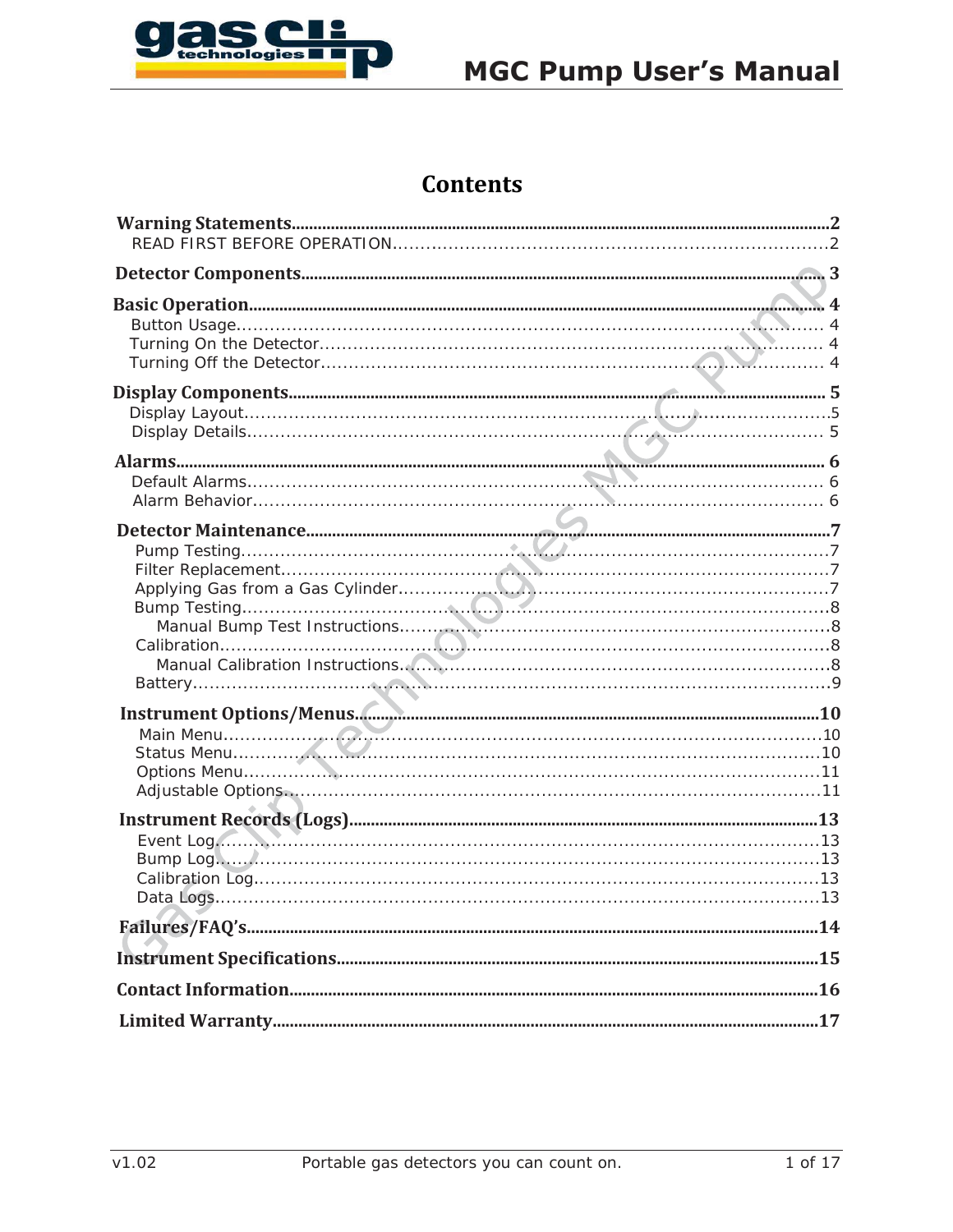

# **MGC Pump User's Manual**

# **Warning Statements**

Do not substitute components as this may interfere with the intrinsic safety of the device. Ne remplacez pas les composants car cela pourrait interférer avec la sécurité intrinsèque de l'appareil. **DO NOT** substitute any other battery type than specified and supplied by Gas Clip Technologies. Only use Gas Clip Technologies parts in the detector. Non approved parts will void the warranty and are considered unsafe. Before daily use, check that all sensor and audio ports are clear of any obstructions i.e. debris or blockage. The detector contains a lithium battery that must be disposed of by a qualified recycler. Check local regulations for proper disposal **DO NOT** charge the instrument in a hazardous location. If you suspect any malfunction or have any technical problems, contact GCT at 877-525-0808. Warning: The battery may present a fire or chemical burn hazzard if mistreated. Do not disassemble, heat above 100° C (212°F) or incinerate. Contact Gas Clip Technologies for replacement instructions. Use of another battery may present a risk of fire or explosion.  $\Lambda$  DO NOT charge the instrument in temperatures above or below the specified range of 0°C to 40°C.  $\sum$  Keep new and used batteries away from children. DO NOT expose the detector to known combustible sensor poisons such as, but not limited to, alcohol and citrus based cleaners, silicones, lead compounds (i.e. tetraethyl lead), sulfur compounds, phosphorus, halogenated hydrocarbons and aerosols If suspected combustible sensor poisoning has occurred, recheck the instrument (both calibrate and bump) test). The detector should be bump tested before use with a known concentration of methane to confirm its ability to respond to gas. Calibrate the detector if the readings are not within the specified limits. Le détecteur doit être testé avant utilisation bosse avec une concentration connue de méthane pour confirmer sa capacité à répondre à gaz. Calibrer le détecteur si les relevés ne sont pas dans les limites spécifiées. Any rapid upscale reading, followed by a declining or erratic reading, may indicate a gas concentration beyond upper scale limit, which may be hazardous. Toute rapide haut de gamme lecture suivie d'une lecture erratique baisse ou peut indiquer une concentration de gaz supérieure à la limite supérieure de l'échelle qui peut être dangereux. Strong Electromagnetic Interference (EMI) may cause incorrect operations. Only the combustible gas detection portion of this instrument has been assessed for performance by CSA International. *READ FIRST BEFORE OPERATION* NE PAS charger l'appareil dans un endroit dangereux.

Gas Clip Technologies (GCT) Multi Gas Clip Pump (MGC Pump); detectors are personal safety devices designed to detect the presence of specific toxic gases Carbon Monoxide  $(CO)$ , Hydrogen Sulfide  $(H_2S)$ , Oxygen  $(O_2)$  and Combustible gases/Lower Explosive Limit (LEL). Ensure you have been properly trained on the use of the equipment and appropriate actions in the event of an alarm condition.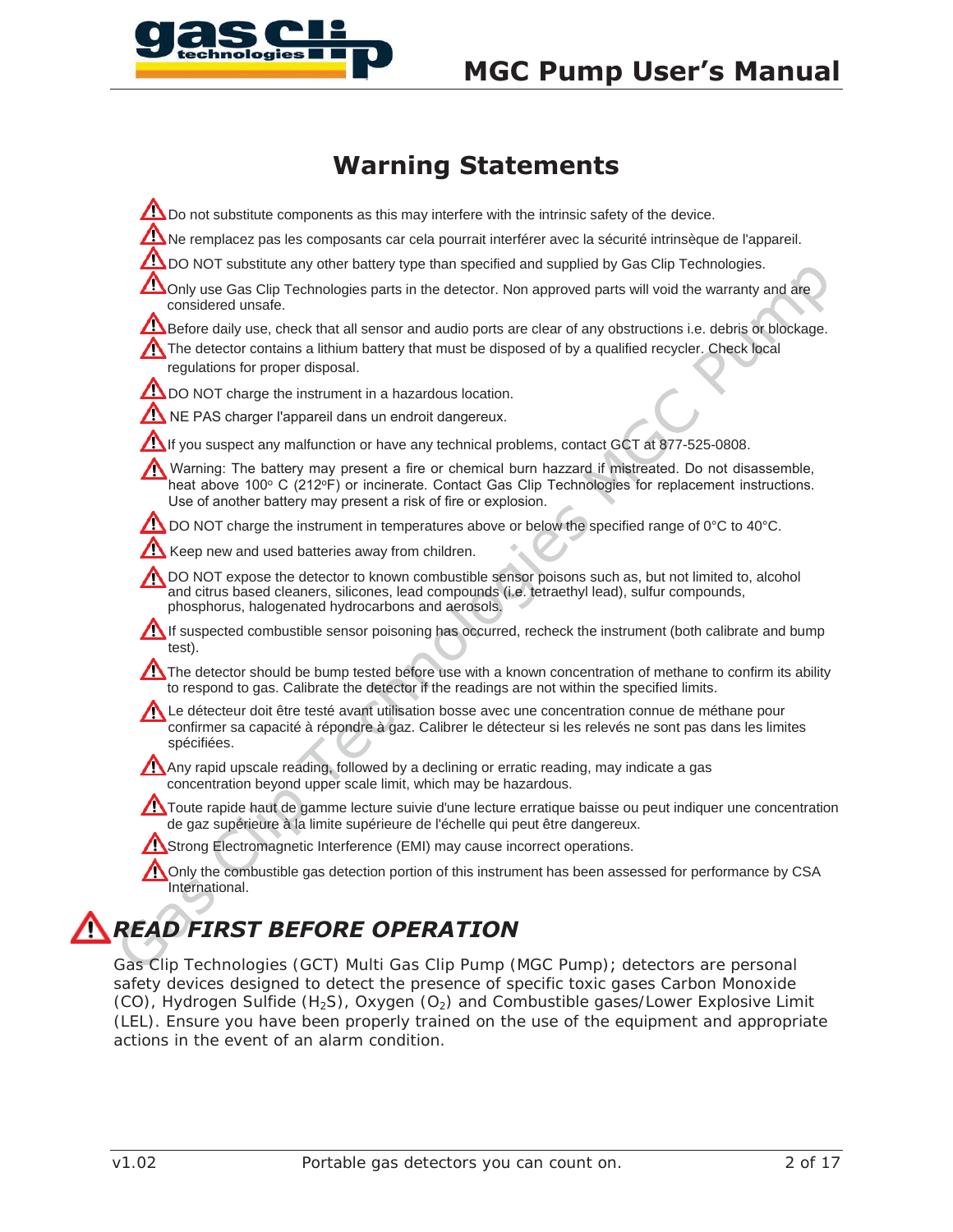

# **MGC Pump User's Manual**

**Detector Components 1 3 5 4 2** ę **HIGH STEL 砂I** Ð TWA 89 **LOW 6**  $\overline{co}$ **13** Hz **LEL** gas ell<sub>p</sub> MGC Pump Multi Gas Clip  $\bullet$  $\bullet$  $\begin{array}{l} \texttt{C22.2 No:}~\texttt{NS}\\ \texttt{Inthematrixing:}~\texttt{D4}~\texttt{Unin}~\texttt{The}~\texttt{Inthematrixing:}\\ 0.14~\texttt{G}~\texttt{A},\texttt{B},\texttt{C},\texttt{D},~\texttt{D}~\texttt{I}~\texttt{C}~\texttt{I}~\texttt{The}~\texttt{B}~\texttt{B}~\texttt{B}~\texttt{B}~\texttt{B}~\texttt{B}~\texttt{B}~\texttt{B}~\texttt{B}~\texttt{B}~\texttt{B}~$  $(12)$ **7**  $\circledast$  CE of  $\circledast$ **11** Understand Manual Before Use gas Cilp **BEFRONT** Model: MGC-IR-Pump<br>Serial: P4SD120334 ■ **8** e  $\bullet$ **<sup>10</sup> <sup>9</sup>**

| <b>Entry</b>  | <b>Description</b>         | <b>Entry</b> | <b>Description</b>   |
|---------------|----------------------------|--------------|----------------------|
|               | Alarm bar LEDs             | 8            | Model and Ser        |
| $\mathcal{P}$ | Maintenance LED            | 9            | <b>Gas Exhaust</b>   |
| 3             | <b>Alligator Clip</b>      | 10           | <b>Charging Port</b> |
| 4             | Infrared (IR) Port         | 11           | <b>Button</b>        |
| 5             | Gas Inlet                  | 12           | Audible Port         |
| 6             | <b>Filter Window</b>       | 13           | Display              |
|               | <b>Certification Label</b> |              |                      |
|               |                            |              |                      |

| ıtry           | <b>Description</b>    |  | <b>Entry</b> | <b>Description</b>     |
|----------------|-----------------------|--|--------------|------------------------|
| 1              | Alarm bar LEDs        |  | 8            | Model and Serial Label |
| $\overline{2}$ | Maintenance LED       |  | 9            | <b>Gas Exhaust</b>     |
| 3              | <b>Alligator Clip</b> |  | 10           | <b>Charging Port</b>   |
| 4              | Infrared (IR) Port    |  | 11           | <b>Button</b>          |
| 5              | Gas Inlet             |  | 12           | Audible Port           |
| 6              | <b>Filter Window</b>  |  | 13           | Display                |
|                |                       |  |              |                        |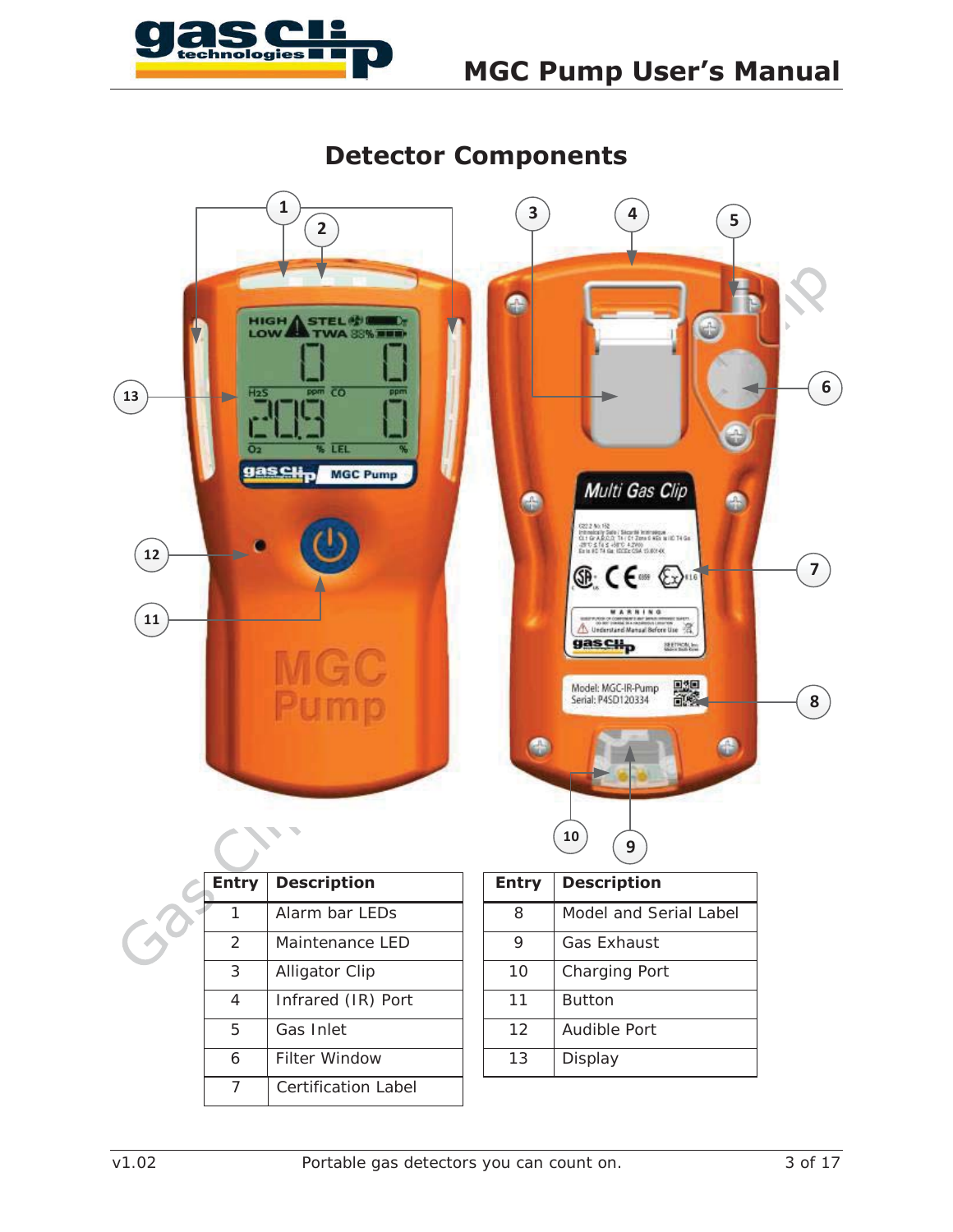

# **Basic Operation**

#### *Button Usage*

Operation of the detector is driven by a single button located on the front of the instrument as described below:

- Turn On/Off
- Menu Navigation (Status and Options)
- Latched and Pump Alarm acknowledgement
- **•** Backlight activation
- Calibration

# *Turning On the Detector*

To activate the detector, press and hold down the button. If the battery is too low for activation, the detector will display "LOW BAT" and then turn off again. Once activated, the unit will begin to display gas readings immediately. Each sensor will show a chasing "O" for the sensor reading while it is stabilizing and being self-tested



Once all sensors have completed the warm up sequence, the detector is ready to detect all gases.

# *Turning Off the Detector*

Press and hold the button to start the shutdown sequence. The LCD will display OFF along with a countdown. Release the button after the countdown and the unit will turn off.

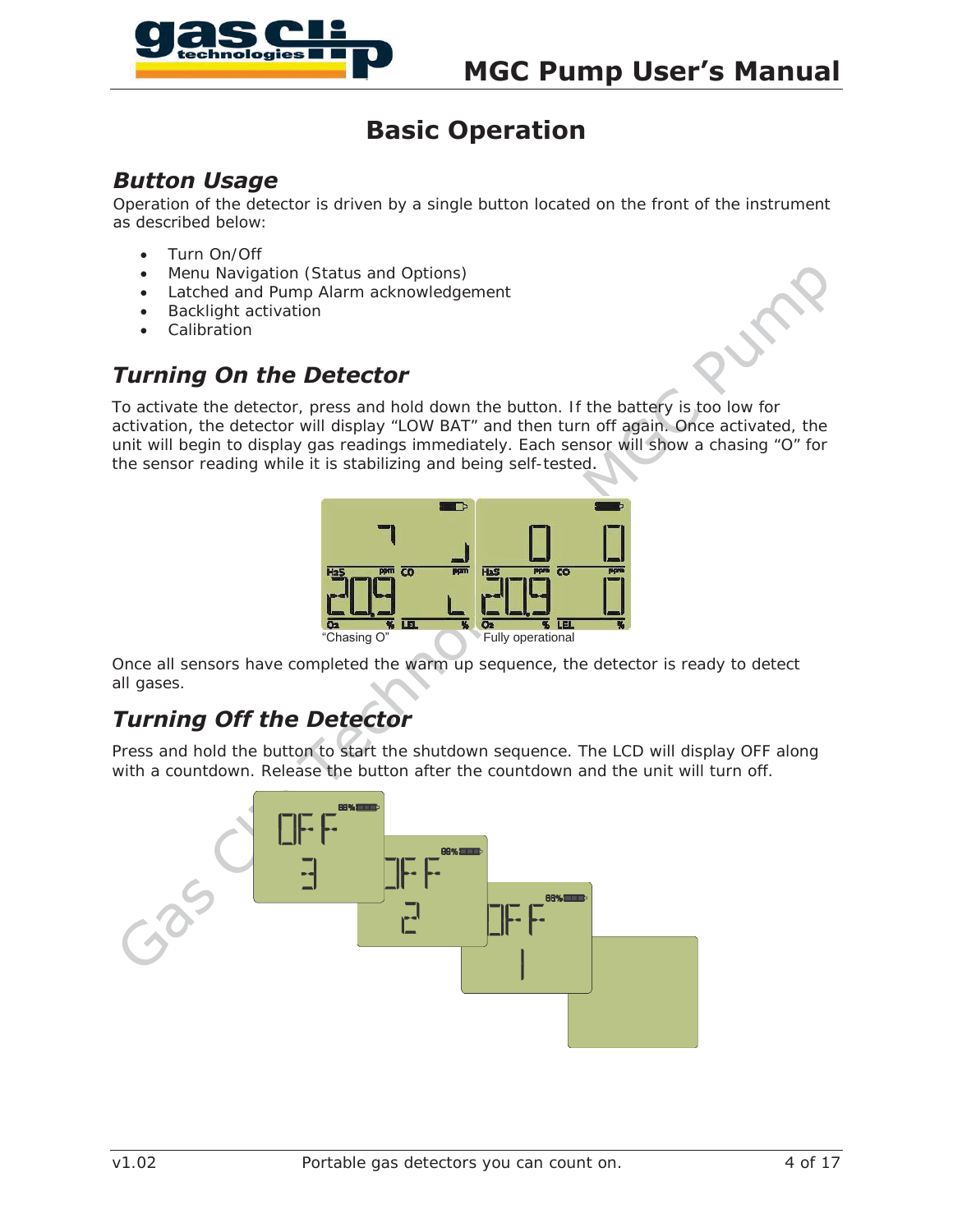

# **Display Components**



| <b>Entry</b>  | <b>Description</b>        |
|---------------|---------------------------|
|               | Alarm Condition           |
| $\mathcal{P}$ | <b>Pump Status</b>        |
| 3             | <b>Calibration Bottle</b> |
| 4             | <b>Battery Level</b>      |
| 5             | <b>Gas Readings</b>       |
|               | Gas Identifiers           |

# *Display Details*

When a gas is reading at, or above, its alarm thresholds, the gas identifier icon will flash and the associated alarm condition icon will display.

The pump status icon will be turned on whenever the pump is operating. During a pump alarm (pump blocked), the pump status icon will flash with the warning icon.

During calibration or bump test, the calibration bottle will be displayed when it is time to apply gas.

The battery is displayed in 3 bars, as well as, a percentage. The percentage calculation is approximate and can be used to provide a rough estimation of the time remaining.

- **Warning:** *Users must familiarize themselves with the icons in both non-alarm and alarm states.*
- **Warning:** *If the display is missing icons or cannot be clearly read, discontinue use and contact GCT.*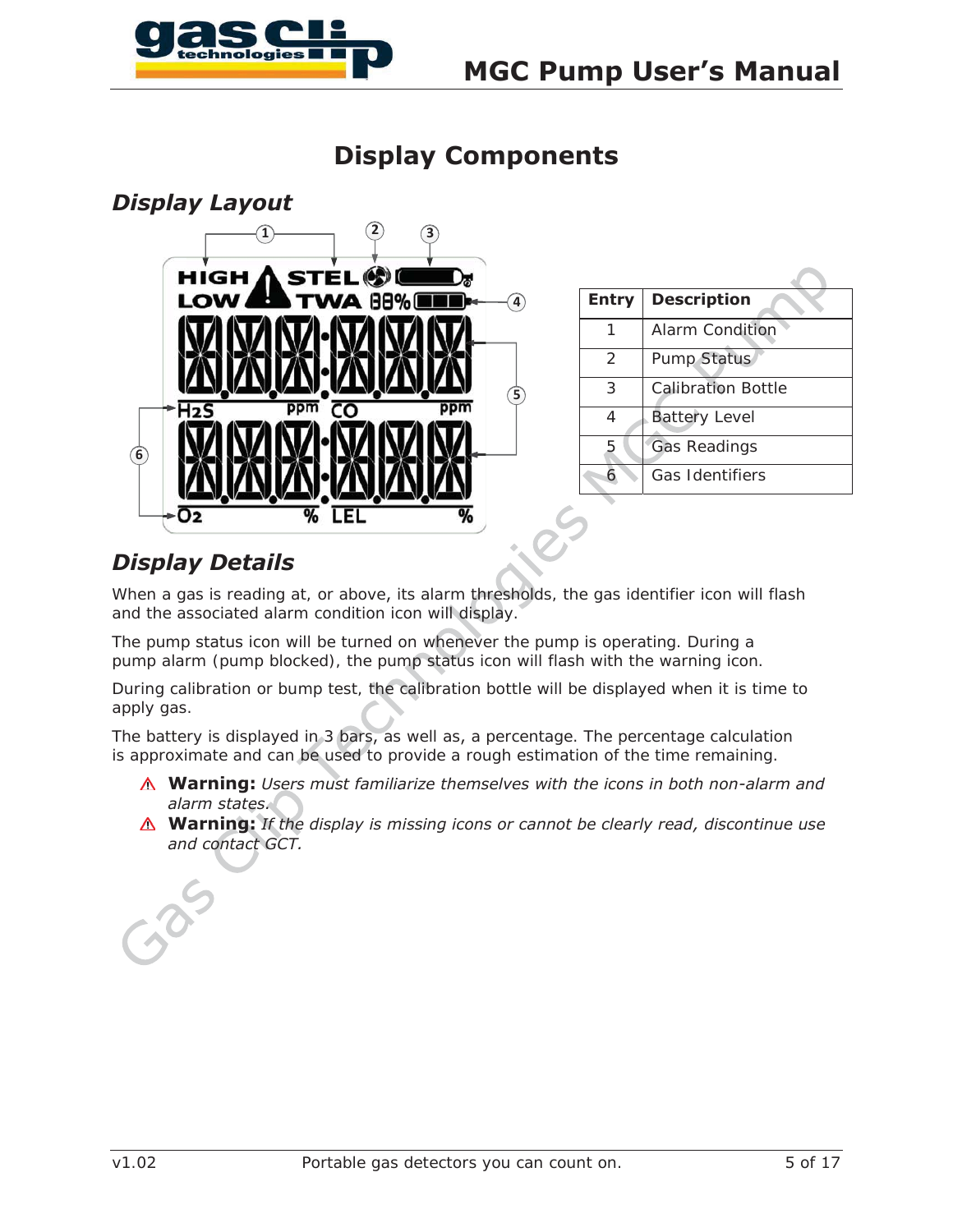

 $\mathcal{L}$ 

# **Alarms**

# *Default Alarms*

Each detector comes preprogrammed with the factory default settings below for Low, High, Time Weighted Average (TWA) and Short Term Exposure Limit (STEL) alarms

| Sensor           | Low    | <b>High</b> | <b>TWA</b> | <b>STEL</b> |
|------------------|--------|-------------|------------|-------------|
| H <sub>2</sub> S | 10 ppm | 15 ppm      | 10 ppm     | 15 ppm      |
| CO               | 35 ppm | $200$ ppm   | 35 ppm     | 50 ppm      |
| O <sub>2</sub>   | 19.5%  | 23.5%       |            |             |
| FI.              | 10%    | 20%         |            |             |

# *Alarm Behavior*

The following table describes the detector's behavior under various alarm conditions:

| <b>Alarm Condition</b> | <b>Audible Alarm</b>                                                                                        | <b>Vibration Alarm</b> | <b>Visual Alarm</b> |
|------------------------|-------------------------------------------------------------------------------------------------------------|------------------------|---------------------|
| Low                    | Slow sweep                                                                                                  | Slow vibration         | Slow LED flash      |
| High                   | Fast sweep                                                                                                  | Fast vibration         | Fast LED flash      |
| <b>TWA</b>             | Slow sweep                                                                                                  | Slow vibration         | Slow LED flash      |
| <b>STEL</b>            | Fast sweep                                                                                                  | <b>Fast vibration</b>  | Fast LED flash      |
| Multi                  | Slow/Fast sweep                                                                                             | Slow/Fast vibration    | Slow/Fast flash     |
| Pump Blocked           | Fast sweep                                                                                                  | <b>Fast vibration</b>  | Fast LED flash      |
| <b>Sensor Error</b>    | Fast sweep                                                                                                  | <b>Fast vibration</b>  | Fast LED flash      |
| Low Battery            | 20 minutes: single beep/flash and battery icon on                                                           |                        |                     |
|                        | 10 minutes: single beep/flash and battery icon flashing                                                     |                        |                     |
|                        | 5 minutes: continuous beep/flash every 5 seconds<br>Expired: 5 Long beeps/flashes and then OFF is displayed |                        |                     |

(July 10)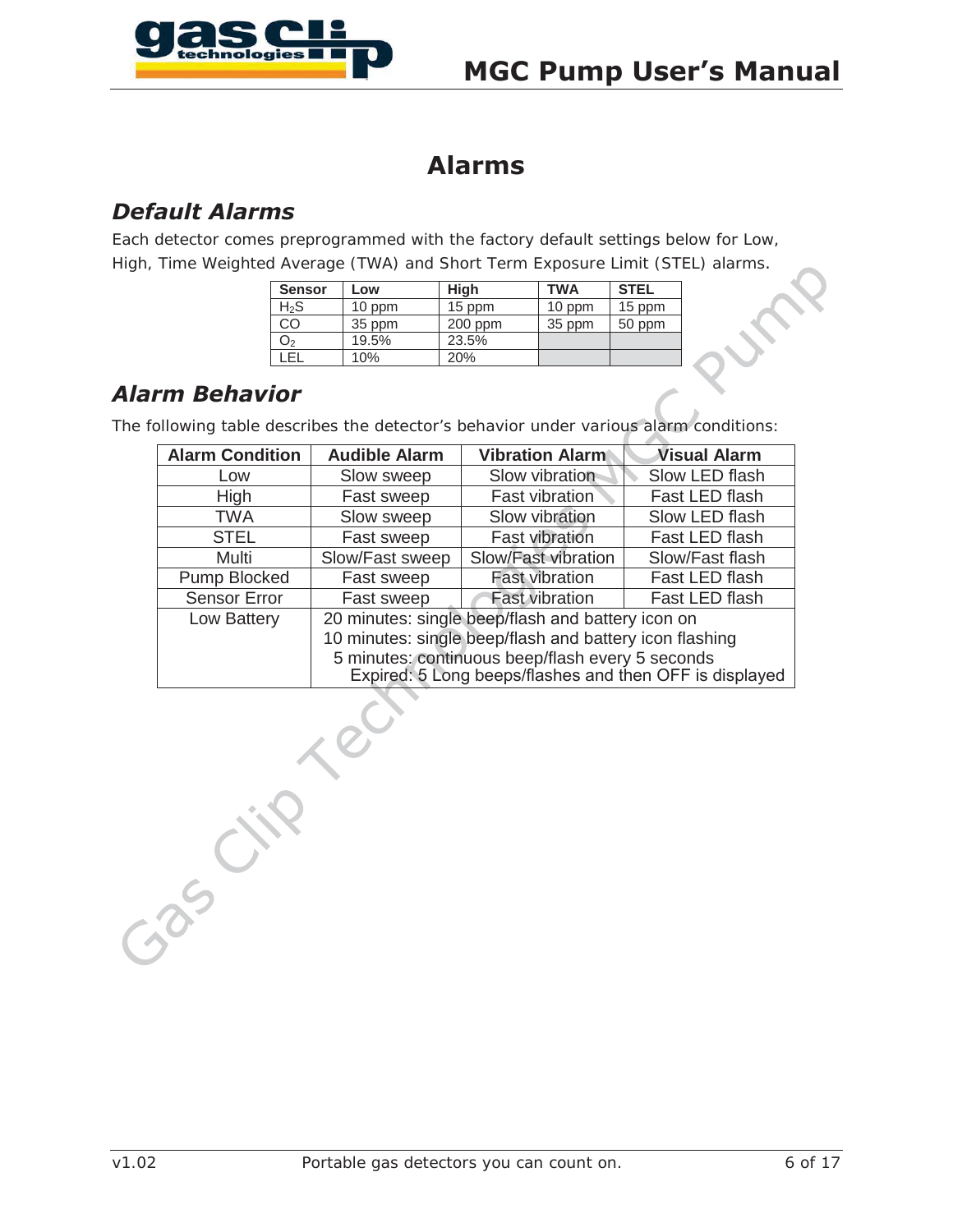

# **Detector Maintenance**

# *Pump Testing*

Anytime that the gas tubing has been changed or reconnected to the detector, the sampling system should be tested by blocking the end of the tube. When the gas flow is blocked, the detector will go into alarm and disable the pump. Press the button to reactivate the pump.

- **Warning:** *Perform a blocked flow test before each day's use*
- **Warning:** *Perform a blocked flow test any time the sampling system is changed*
- **Warning:** *Do not use silicon tubing with the catalytic bead LEL sensor.*
- **Warning:** *Failure to detect a block may indicate a leak in the sampling system*

### *Filter Replacement*

The detector includes both a hydrophobic membrane filter and a particulate filter to keep the internal pump and sensor areas free of water and debris. If these filters become blocked, then the detector will be unable to continue sampling and the pump will enter into a pump blocked alarm. Looking at the filter window will typically indicate a clean (white) or dirty (dark color) condition.

If the filters require replacement, then remove the gas inlet by loosening the two screws. Replace the hydrophobic and/or particulate filters as required, then reassemble to continue operating the detector.



| Entry | <b>Description</b>          |
|-------|-----------------------------|
|       | Hydrophobic Membrane Filter |
|       | Particulate Filter          |
| 3     | Gas Inlet                   |

# *Applying Gas from a Gas Cylinder*

The detector contains an internal pump that is continually drawing in gas through the gas inlet. The best way to apply gas from a cylinder is through the use of a demand flow (vacuum-actuated) regulator. This type of regulator will supply the exact amount of gas that the detector is drawing with the pump. Alternatively, a pressure-based regulator rated for at least 300 ml/min can be used. In that case, a  $T$  (or Y) fitting should be placed between the regulator and the detector to vent the excess gas that exceeds the flow rate being sampled by the detector's pump.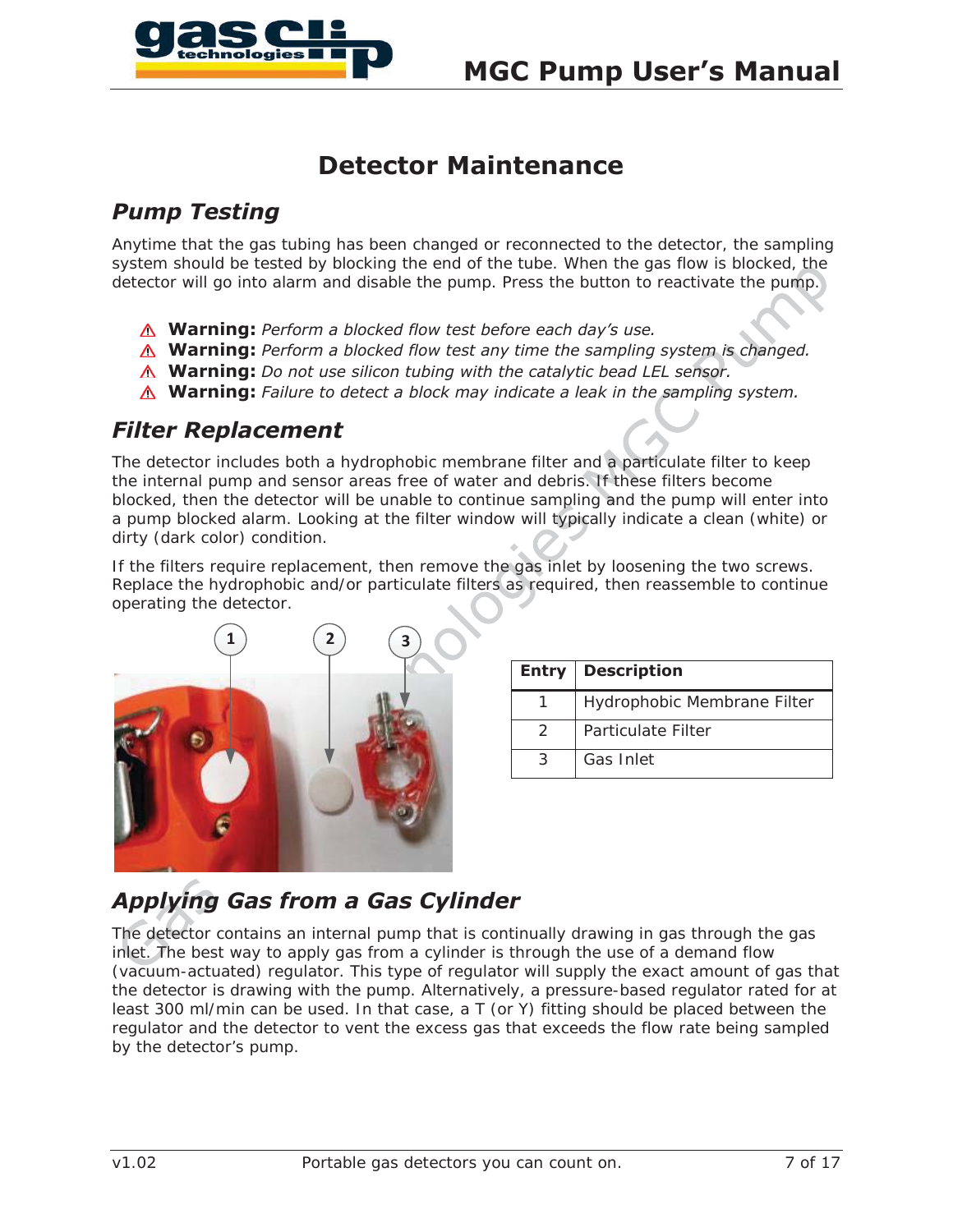

### *Bump Testing*

The detector can be configured to keep track of regular bump testing intervals. When the detector has exceeded the bump interval, it will display "BUMP DUE" until it has been successfully bump tested. To bump test the unit, either insert the detector into the MGC Pump Dock, or manually apply gas from the bump test screen described below.

#### **Manual Bump Test Instructions**

To activate the manual bump test press the button twice rapidly to enter the user menu. When the screen displays "Show Status" press the button once more.



The detector will flash between "BUMP DUE" and "APPLY GAS". Apply gas to the detector's gas inlet. Once all sensors have gone into alarm, the unit will return to normal operation (in alarm) and the bump due date will be reset.

If a bump test interval has not been programmed into the unit, users may simply apply gas to the instrument during normal operation. However this will not be recognized as a bump test by the detector and therefore it will be recorded into the event log as an event.

#### *Calibration*

The detector can be configured to keep track of regular calibration intervals. When the detector has exceeded the calibration interval, it will display "CAL DUE" until it has been successfully calibrated. To calibrate the detector, either insert the detector into the MGC Pump Dock, or manually calibrate the detector as described below.

#### **Manual Calibration Instructions**

To enter calibration mode, manually press and hold the button down as in the turn off sequence. Continue holding the button down until the CAL screen appears and finishes the countdown.

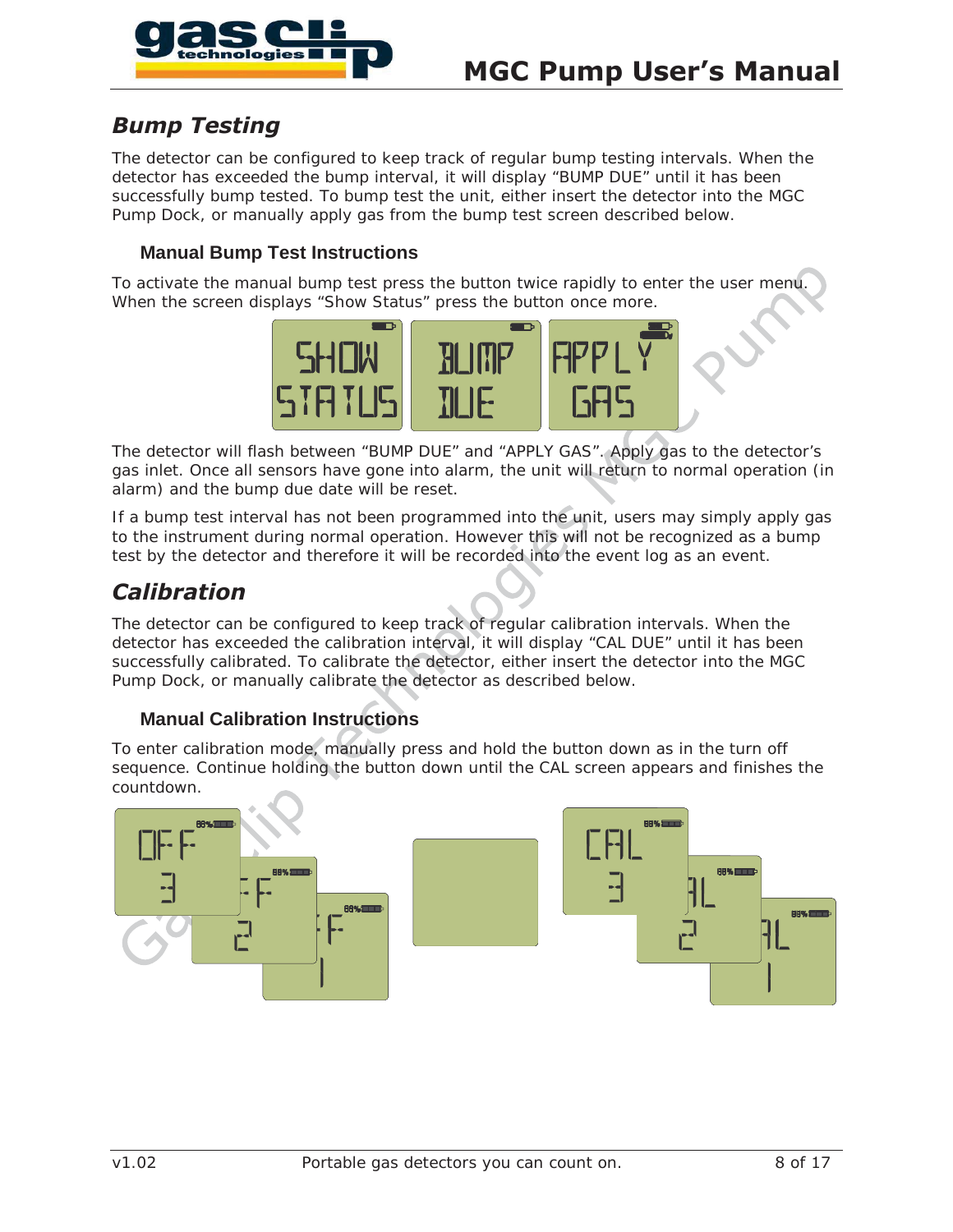

The detector will first automatically zero the sensors at the current baseline reading, then the detector will prompt to "APPLY GAS".



Once the screen displays "APPLY GAS", apply gas to the detector's gas inlet. As the detector detects gas, the sensor readings will be displayed and adjusted throughout the calibration. Once calibration is complete, the detector will display the next calibration date before returning to normal (alarming) operation. If a sensor fails to calibrate, the detector will display an error for the failed sensor. Check your gas connections and concentration before attempting a second calibration. If a sensor fails to calibrate after a second attempt, contact GCT for either warranty replacement or replacement sensor(s).

# *Battery*

The battery is displayed as both a percentage and a 3-bar battery icon. The percentage calculation is approximate and can be used to provide a rough estimation of the time remaining.

When the detector determines that only 20 minutes of run time remains, it will beep, flash and display "LOW BAT" on the screen. This will repeat with 10 minutes remaining, and then continuously for the last 5 minutes of run time. When the battery has expired, the detector will give 5 long beeps and flashes, display "OFF" and then shut down.

To charge the detector, connect it to the provided charging adapter and plug it into an AC outlet. The detector will cycle the battery icons in a charging fashion until the battery is fully charged.

**TO** DO NOT charge the instrument in a combustible atmosphere.

DO NOT charge the instrument in temperatures above or below the specified range of 0°C to 40°C.

**ADO NOT** substitute any other battery type than specified and supplied by Gas Clip Technologies.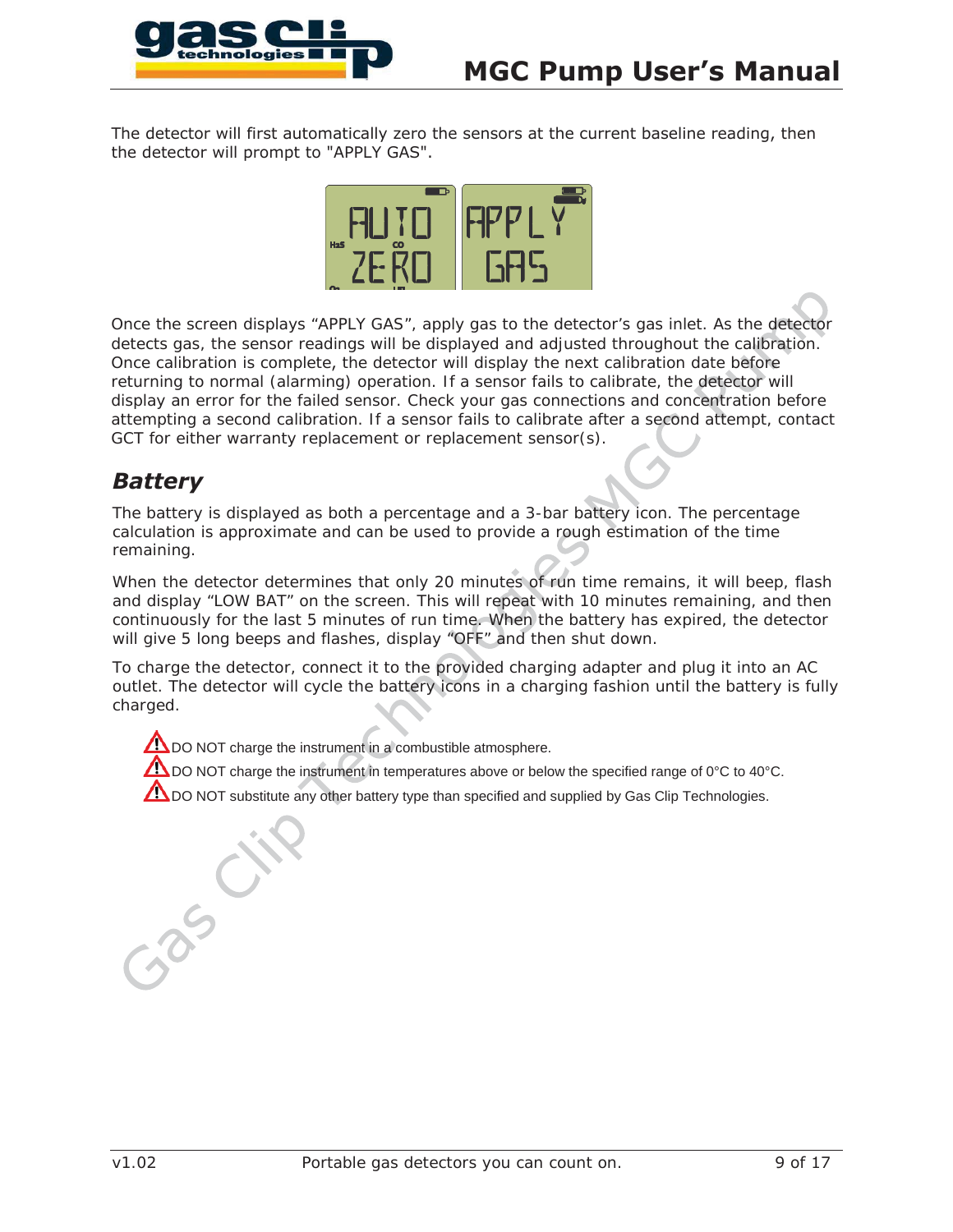

# **Instrument Options/Menus**

To access the user menus, press the button two separate times in quick succession (double-tap). The detector will display:

- 1. Current date/time
- 2. User-programmed text message
- 3. Status menu prompt
- 4. Options menu prompt

If the Status Menu is accessed by pressing the button during the prompt, the detector will display:

- 1. Last calibration date
- 2. When calibration is due
- 3. Last bump test date
- 4. When bump test is due
- 5. Current Time Weighted Average (TWA) readings
- 6. Current Short Term Exposure Limit (STEL) readings
- 7. Peak sensor readings
- 8. Prompt to clear the TWA, STEL and Peak sensor readings (if the button is pressed)

If the Options Menu is accessed by pressing the button during the prompt, the detector will display:

- 1. The detector's firmware revision
- 2. The TWA alarm limits
- 3. The STEL alarm limits
- 4. The LOW alarm limits
- 5. The HIGH alarm limits

#### *Main Menu*

Date/Time- Set every time the instrument is communicated with via IR Link or MGC Pump Dock.

User Message- If the message is empty, the detector will skip ahead. If the startup message does not fit on one screen, it will scroll right-to-left twice.

Sub-Menu Prompts- Pressing the button during a sub-menu prompt will cause the detector to show more information. If the button is not pressed, the detector will immediately return to normal operation.

# *Status Menu*

Calibration Information- The date of the last calibration, along with the number of days remaining until the next calibration is due, will be displayed. If calibration is due, the detector must be calibrated (refer to the Calibration section).

Bump Test Information- The date of the last bump test, along with the number of days remaining until the next bump test is due, will be displayed. If a bump is due, the detector must be bump tested (refer to the Bump Testing section)

Peak Levels- The detector will display the current TWA and STEL readings, followed by the peak concentrations recorded for each sensor. Each time the unit is turned off, these values will be reset.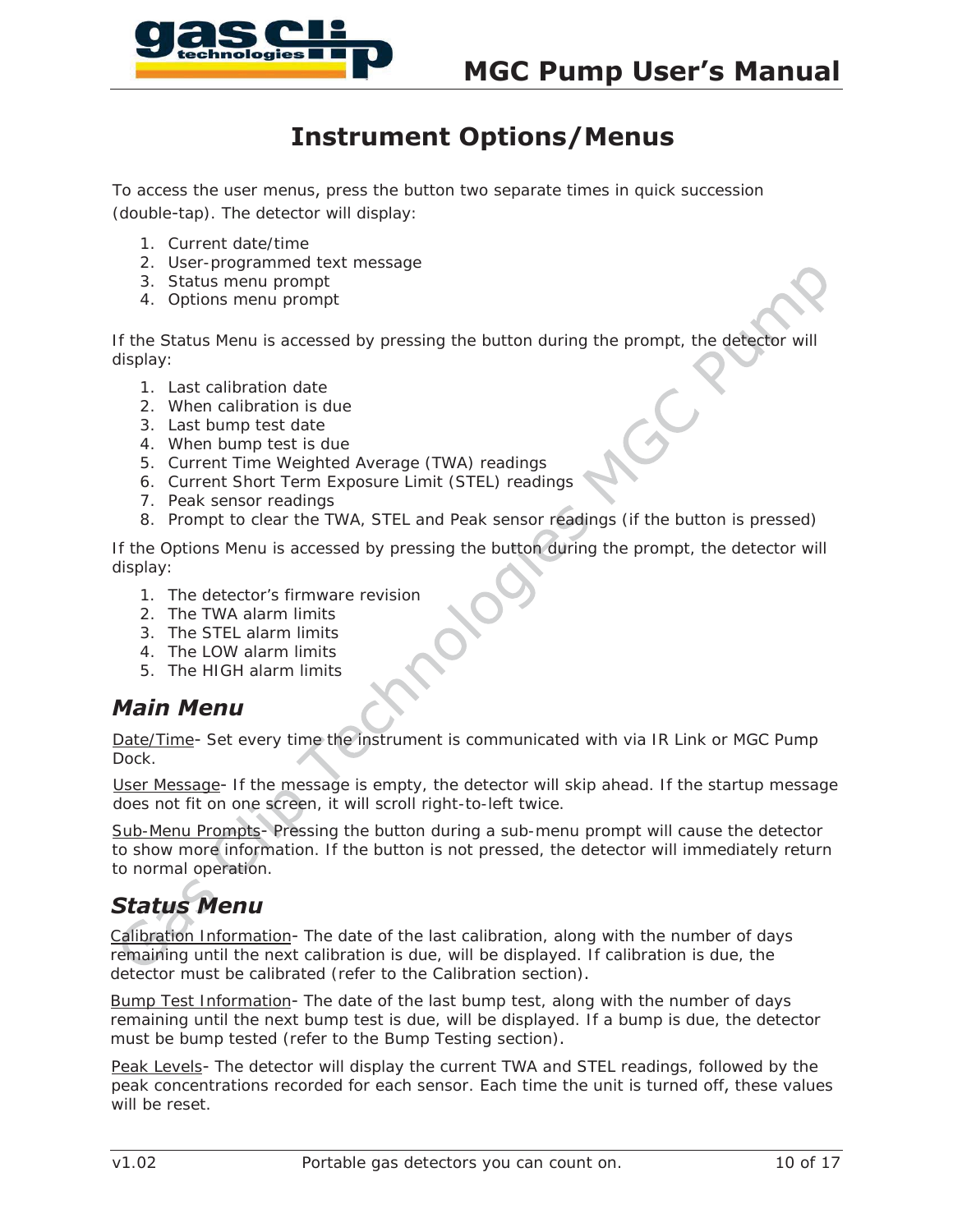

Clear Peak Levels- Pressing the button during the "CLEAR ALL" prompt will cause the TWA, STEL and peak readings to be cleared.

*Note: 7his does not remove the information from the internal memory logs of the detector.*

### *Options Menu*

Firmware Version- The current firmware revision on the detector will be displayed.

Alarm Limits- The current alarm limits for TWA, STEL, LOW and HIGH will be displayed in sequence.

# *Adjustable Options*

The detector's options are configured using the IR Link and the IR Link software.

User Message An optional, user-programmable text message can be used to show company branding, a unit identifier or any other pertinent information. The detector will display this message every time the button is double-tapped.

Alarm Limits- Each sensor contains separate alarm threshold values that tell the detector when to go into alarm. Alarm limits may be disabled by setting them to zero.

**Caution:** Confirm alarm levels with local laws/regulations before operation.

SAFE Display- "SAFE" will be displayed if there are no gas or instrument alerts.

Self-Test Lock- When a sensor self-test fails, the detector shows "ERR" on the display and goes into high alarm. The self-test lock option specifies whether a button press can silence the alarm.

Maintenance Notification- If maintenance notification is enabled, the detector will periodically flash the maintenance LED. Otherwise, if the option is disabled, the detector will only show the maintenance text on the display.

Pump Test- Will require the pump to be tested (block and unblock) on startup.

Dock Lock- Dock Lock prevents calibrations and bump tests without the use of the IR Link or the MGC Pump Dock.

Latching Alarms- Latched alarms will hold the detector and its display in its peak alarm condition until the button is pressed.

Auto-Zero- The detector can optionally zero the sensors with every power-up.

TWA Method- The algorithm used to calculate the TWA can be set to either an average over a moving window (OSHA) or as a cumulative average (ACGIH).

TWA Interval- The TWA interval defines the time frame over which the long-term average is calculated. Default is 8 hours.

STEL Interval- The STEL interval defines the time frame over which the short-term average is calculated. Default is 15 minutes.

Sensor Enable/Disable- Individual sensors can be disabled. A disabled sensor is completely removed from the detector's display for sensor readings, alarm limits and calibrations.

**Caution:** A disabled sensor will not measure gas or detect alarm conditions.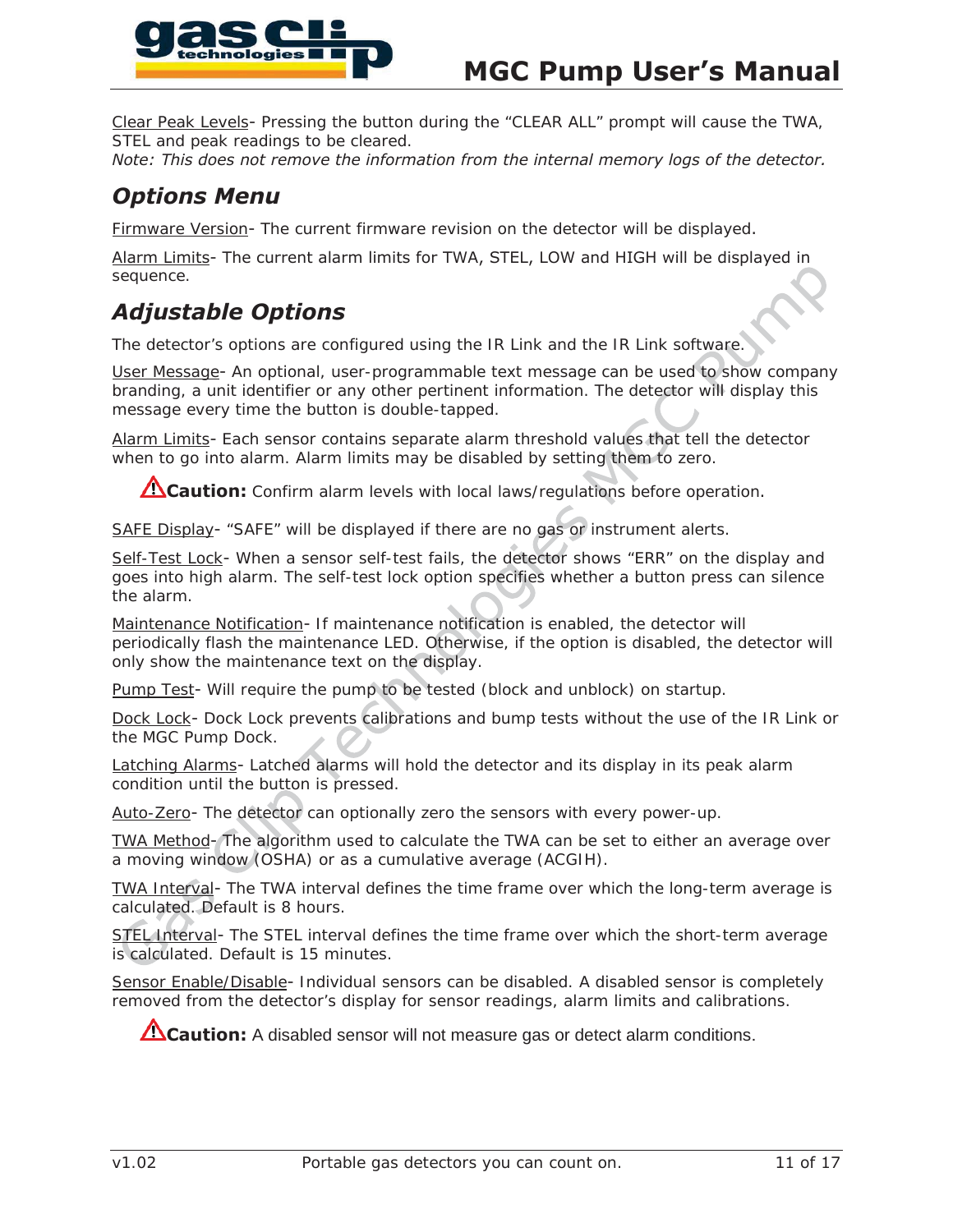

Bump Interval- The bump interval controls how often the detector notifies the user to bump test the sensors. The interval can be individually adjusted for each sensor from 1 to 360 days. Default is 0 (disabled).

Calibration Interval- The calibration interval controls how often the detector notifies the user to calibrate the sensors. The interval can be individually adjusted for each sensor from 1 to 180 days. Default is 180 days.

Calibration Gas- When the detector is calibrated, it scales the sensor readings to match the concentrations of the applied gases. The calibration gas concentrations can be adjusted to match the respective levels contained within the gas bottle. Default is:  $25ppm H<sub>2</sub>S$ , 100ppm CO, 18%  $O_2$  and 50%LEL (2.5%vol CH<sub>4</sub>).

Language: The detector will display all of its text prompts in any of the following languages: English, German, French, Spanish, Italian or Portuguese. *Note:* OL, Err and sensor icons remain the same for all languages.

Technologies

Gasci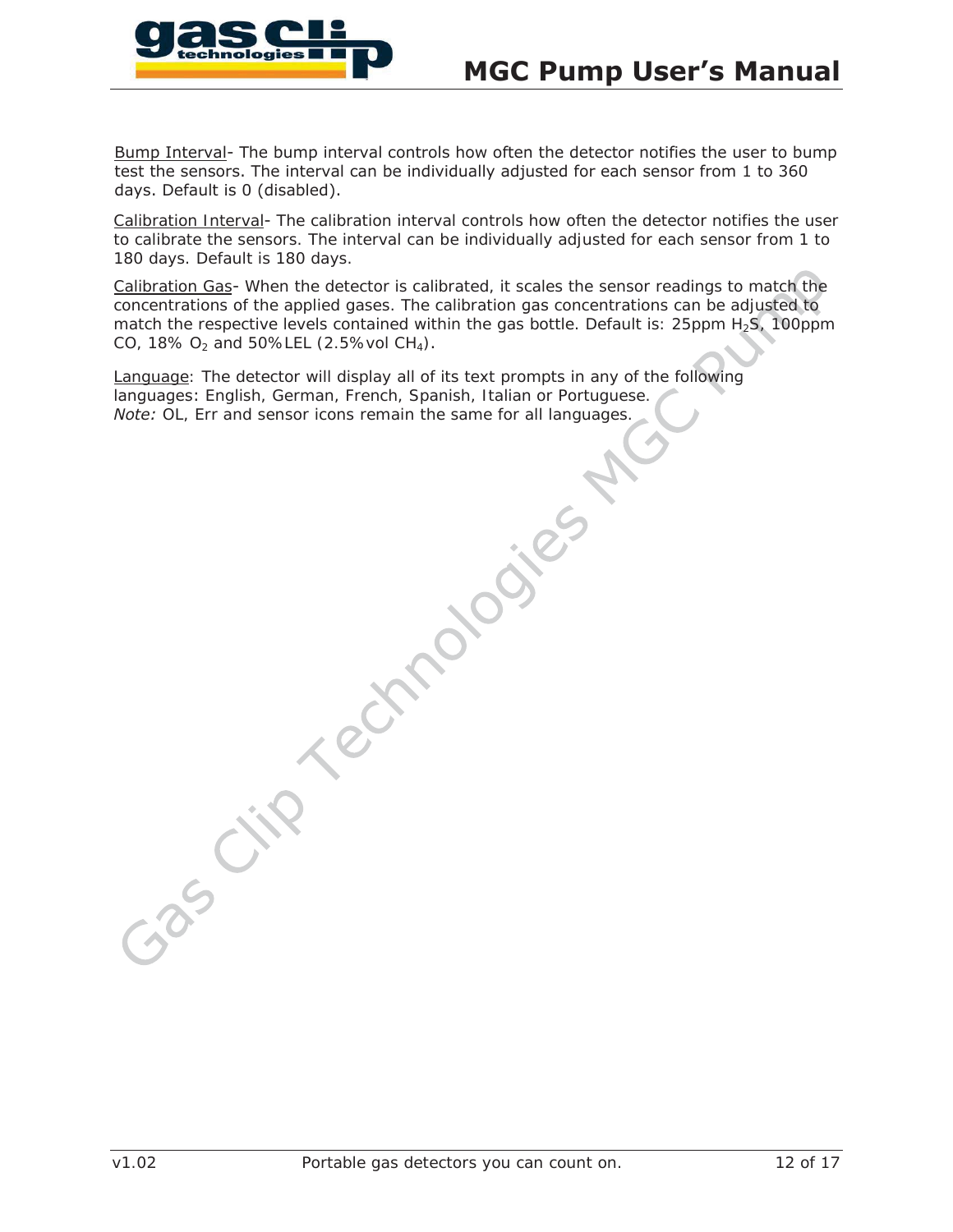

# **Instrument Records (Logs)**

During operation, the detector records all usage activity. These records can be downloaded from the instrument via the IR Link software and an IR Link or from the MGC Pump Dock.

The Event, Bump and Calibration Logs are always downloaded. The user may also choose to download different amounts of the data log to reduce the transfer time. Partial data logs contain approximately 1 weeks' worth of data. New data log downloads will only contain the data since the last download. Full log downloads will download the entire data log, typically at least 2 months' worth of data.

## *Event Log*

The detector stores the last 25 alarm events. These are organized by first in, first out (FIFO) so the  $26<sup>th</sup>$  event will replace the first event, and so on. The detector records the alarm conditions for each event:

- Date and time at start of event
- Duration of the alarm condition
- Each sensor's peak alarm status and reading

## *Bump Log*

The detector stores the last 25 alarm events. These are organized by first in, first out (FIFO) so the 26<sup>th</sup> event will replace the first event and so on. Bump tests are differentiated from normal events when the alarm condition occurs inside of the MGC Pump Dock, or when the instrument is manually bump tested according to the Manual Bump Test Instructions. The detector records the bump status for each test:

- Date and time of bump test
- Whether the test was performed manually or in an MGC Pump Dock
- Each sensor's peak alarm status and reading
- The result of each sensor's bump test

# *Calibration Log*

The detector records the last 25 calibration attempts. These are organized by first in, first out (FIFO) so the 26<sup>th</sup> calibration will replace the first calibration and so on. Each calibration attempt will be recorded:

- Date and time of calibration
- Each sensor's gas calibration concentration
- **Each sensor's calibration success status**

# *Data Logs*

The detector records its current operational status every second. The logging interval cannot be adjusted, but the detector compresses the data to reduce the storage and transfer times of redundant records. The typical logging capacity is at least 2 months of data. The following items are recorded into the log:

- Date and time
- Sensor readings and status conditions
- All user and sensor options
- Events (i.e. turn on or off)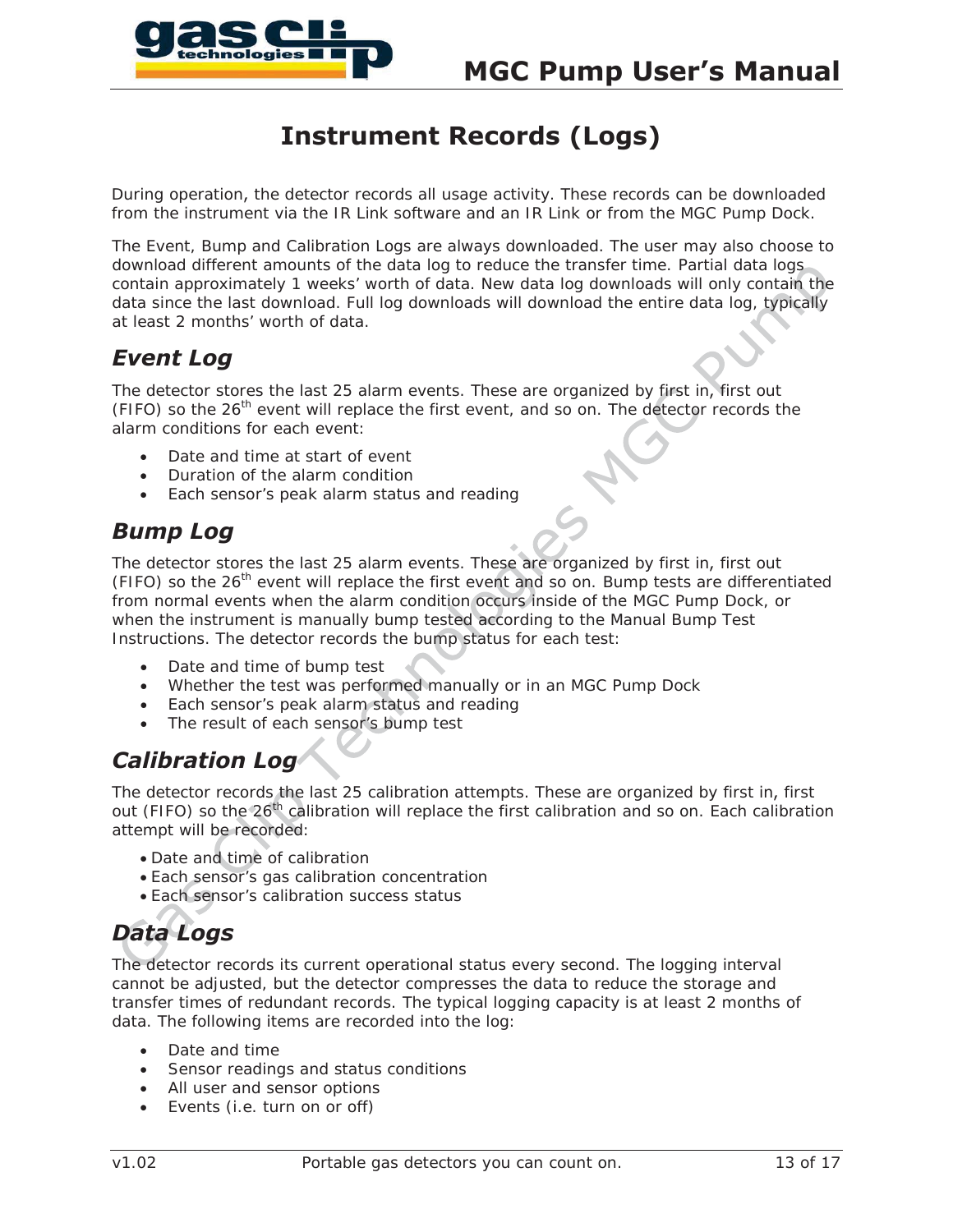

# **Failures/FAQ's**

**Err**- If a sensor is displaying "Err", this sensor has failed and is therefore disabled. Contact GCT for either warranty replacement or replacement sensor(s).

**OL-** If a sensor is displaying "OL", this sensor is Over Limit and has exceeded the measuring range of the detector. Evacuate the error immediately.

**UL-** If a sensor displays "UL", this sensor is Under the Negative Limit. Try zeroing the sensor. If it continues to display "UL", contact GCT for either warranty replacement or replacement sensor(s).

**BUMP DUE-** If the detector is displaying "BUMP DUE", the detector is either due for a bump test because of a scheduled test or has failed its last bump test. Refer to the Bump Testing section for more details.

**CAL DUE**- If the detector is displaying "CAL DUE", the detector is due for a calibration because of a scheduled interval. Refer to the Calibration section for more details.Technologies

Czas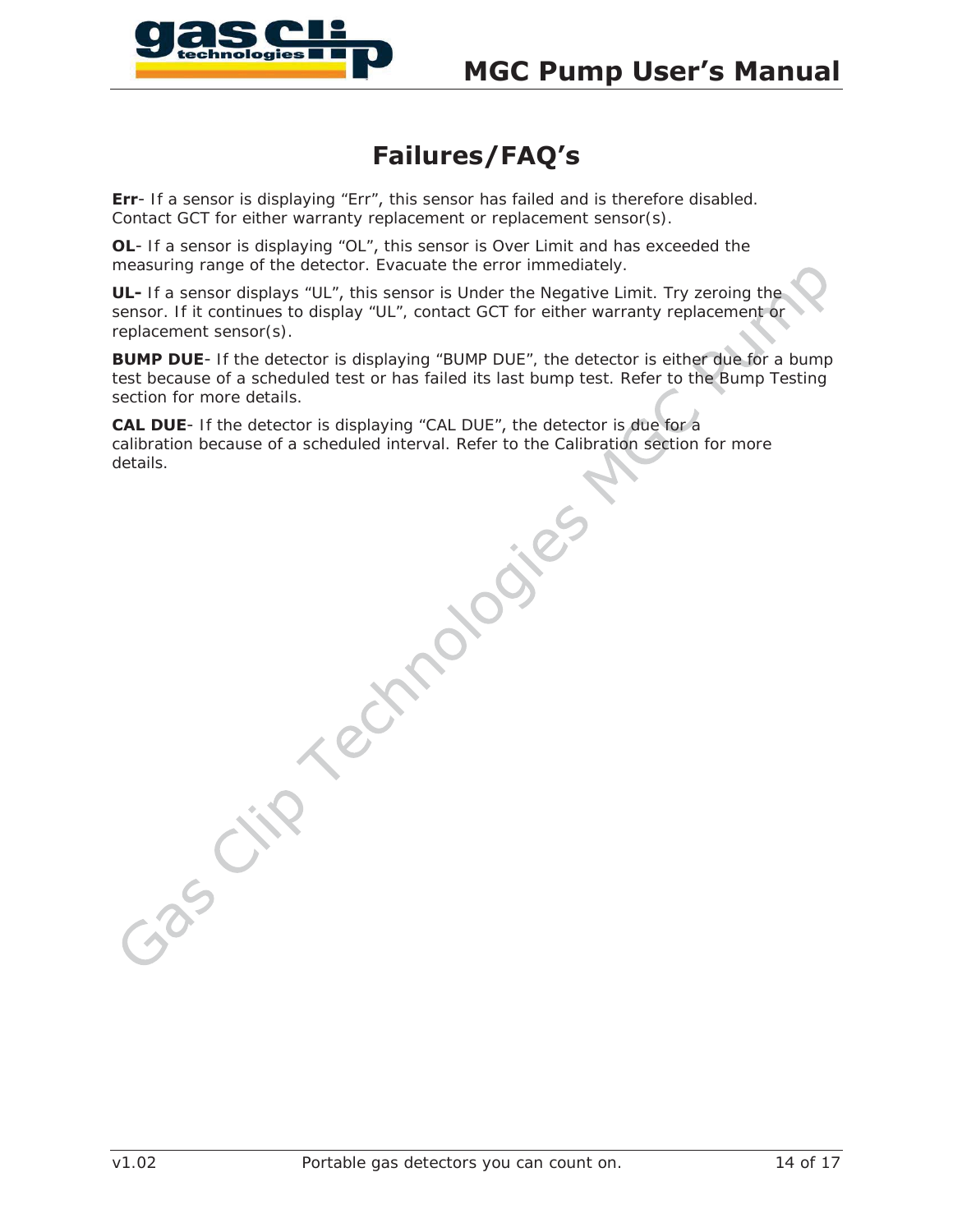

# **Instrument Specifications**

| <b>Size</b>               | 5.7 x 3.0 x 1.5 in. (147 x 78 x 38.3 mm.)                                                                                                                                                                                                                         |                                                                                                                                                                                                                                                                                               |  |
|---------------------------|-------------------------------------------------------------------------------------------------------------------------------------------------------------------------------------------------------------------------------------------------------------------|-----------------------------------------------------------------------------------------------------------------------------------------------------------------------------------------------------------------------------------------------------------------------------------------------|--|
| Weight                    | 12.4 oz. (352 g)                                                                                                                                                                                                                                                  |                                                                                                                                                                                                                                                                                               |  |
| <b>Temperature</b>        | -4°F to +122°F (-20°C to +50°C)                                                                                                                                                                                                                                   |                                                                                                                                                                                                                                                                                               |  |
| <b>Humidity</b>           | 5% to 100% RH (non-condensing)                                                                                                                                                                                                                                    |                                                                                                                                                                                                                                                                                               |  |
| <b>Battery Life</b>       | IR: 5 days continuous<br>Pellistor: 30 hours continuous                                                                                                                                                                                                           |                                                                                                                                                                                                                                                                                               |  |
| <b>Charge Time</b>        | 4-6 hours                                                                                                                                                                                                                                                         |                                                                                                                                                                                                                                                                                               |  |
| <b>Alarms</b>             | Visual, Vibrating, Audible (minimum 95dB)<br>Low, High, STEL, TWA, OL (Over Limit), Pump                                                                                                                                                                          |                                                                                                                                                                                                                                                                                               |  |
| <b>LEDs</b>               | 4 red alarm bar LEDs<br>Yellow backlight (activated on button press)<br>Red backlight (activated on alarm condition)<br>Yellow Maintenance Notification LED                                                                                                       |                                                                                                                                                                                                                                                                                               |  |
| <b>Display</b>            | Alphanumeric Liquid Crystal Display (LCD)                                                                                                                                                                                                                         |                                                                                                                                                                                                                                                                                               |  |
| Logs                      | 25 Bump Tests<br>25 Events<br>25 Calibrations<br>Continuous 1-second data logging (> 2 months typical capacity)                                                                                                                                                   |                                                                                                                                                                                                                                                                                               |  |
| <b>Tests</b>              | Full function self-test upon activation<br>Sensors, battery and circuitry continuous                                                                                                                                                                              |                                                                                                                                                                                                                                                                                               |  |
| <b>Ingress Protection</b> | IP 67                                                                                                                                                                                                                                                             |                                                                                                                                                                                                                                                                                               |  |
| <b>Warranty</b>           | Full 2 years                                                                                                                                                                                                                                                      |                                                                                                                                                                                                                                                                                               |  |
| <b>Gas Inlet</b>          | 1/8" barbed fitting                                                                                                                                                                                                                                               |                                                                                                                                                                                                                                                                                               |  |
| Pump draw                 | Sample from up to 75 ft. (23 m)<br>approximately 2 ft/second with 1/8" tubing                                                                                                                                                                                     |                                                                                                                                                                                                                                                                                               |  |
|                           | $H_2S$                                                                                                                                                                                                                                                            | $0 - 100.0$ PPM $(0.1$ PPM increments)                                                                                                                                                                                                                                                        |  |
|                           | CO                                                                                                                                                                                                                                                                | $0 - 500$ PPM $(1)$ PPM increments)                                                                                                                                                                                                                                                           |  |
| Gases                     | Combustible                                                                                                                                                                                                                                                       | 0 - 100.0 %LEL (0.1% LEL increments)                                                                                                                                                                                                                                                          |  |
|                           | O <sub>2</sub>                                                                                                                                                                                                                                                    | $0 - 30.0$ % vol. (0.1% vol. increments)                                                                                                                                                                                                                                                      |  |
| <b>Sensor Type</b>        | H <sub>2</sub> S, CO, O <sub>2</sub> : Single plug-in electrochemical cell<br>Combustible: Plug-in Infrared (IR) or Pellistor                                                                                                                                     |                                                                                                                                                                                                                                                                                               |  |
| <b>User Options</b>       | User Message, Language, Low Alarm, High Alarm, STEL Alarm, TWA<br>Alarm, TWA Method, TWA Interval, STEL Interval, SAFE, Maintenance<br>Notification, Self-test Lock, Dock Lock, Pump Test, Sensor Enable,<br>Calibration Interval, Bump Interval, Calibration Gas |                                                                                                                                                                                                                                                                                               |  |
| <b>Approvals</b>          | CSA:<br>C22.2 No.'s 0, 152, 157<br>IECEx:<br>Ex ia IIC T4 Ga<br>(pending)<br><b>IECEX CSA XX.XXXXX</b><br>ATEX:<br>SIRA 13 ATEX ****X<br>(pending)<br>EN 50270<br>ANSI/ISA S12.13.01<br>UL-913<br><b>INMETRO:</b><br>NCC xx.xxxxx                                 | Class 1, Division 1, Group A, B, C, and D<br>Class 1, Zone 0, AEx ia IIC T4 Ga<br>IEC 60079-0:2011, 60079-11:2011, 60079-26:2006<br>$CE$ $(x)$ II 1 G Ex ia IIC T4 Ga<br>EN 60079-0:2012, 60079-11:2012, 60079-26:2007<br>Ex ia IIC T4 Ga (-20 $^{\circ}$ C $\leq$ Ta $\leq$ 50 $^{\circ}$ C) |  |

Note: This equipment has been tested and found to comply with the limits for a Class B digital device, pursuant to Part 15 of the FCC Rules. These limits are designed to provide reasonable protection against harmful interference when the equipment is opeated in a commercial environment. This equipment generates, uses and can radiate radio frequency energy and, if not installed and used in accordance with the instruction manual, may cause harmful interference to radio communications.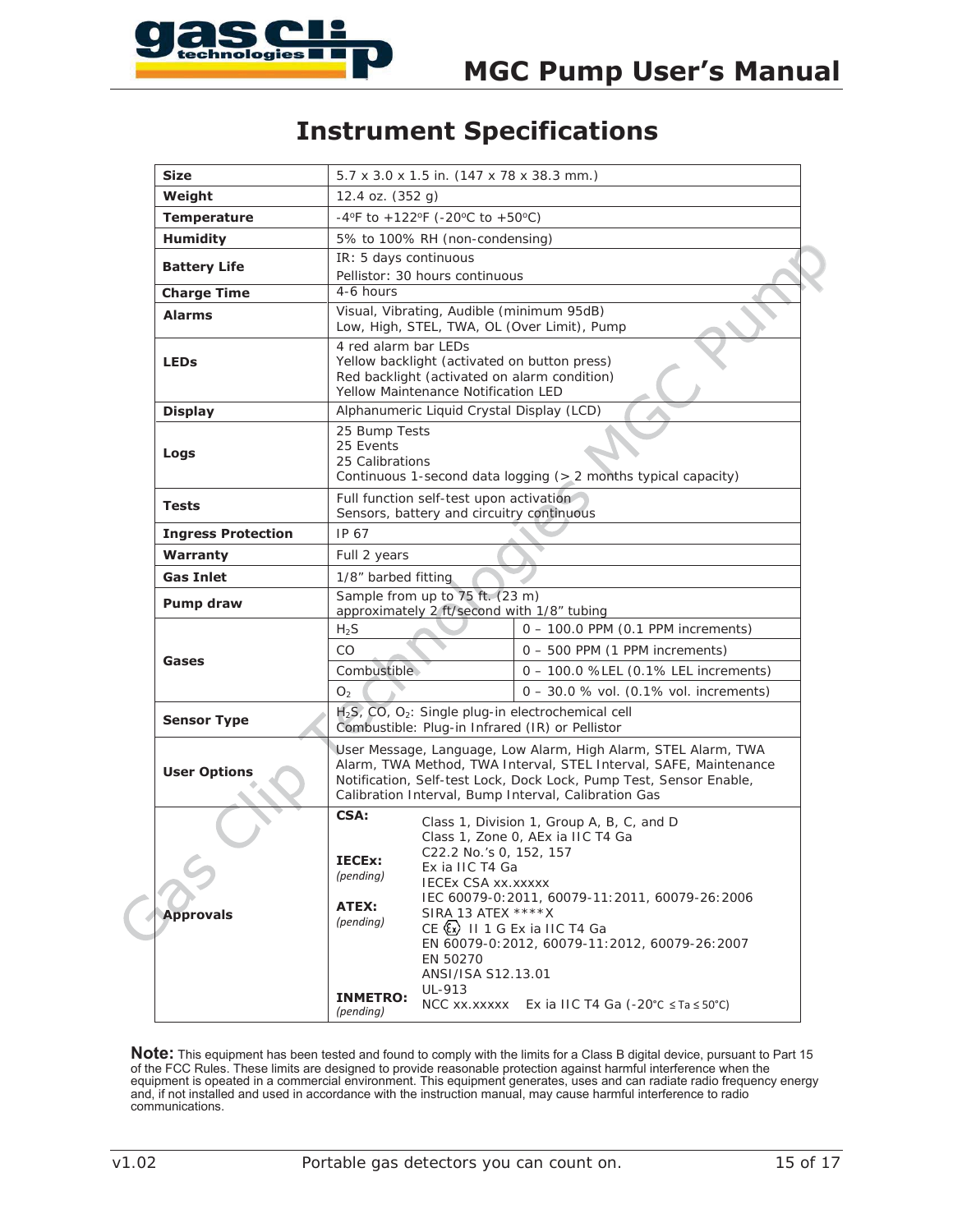

# **Contact Information**

Gas Clip Technologies, Inc. 610 Uptown Blvd, Suite 4100 Cedar Hill, TX 75104 Toll Free: (877) 525-0808 Phone: (972) 775-7577 Fax: (972) 775-2483 E-mail: info@gascliptech.com Website: www.gascliptech.com

Gascip